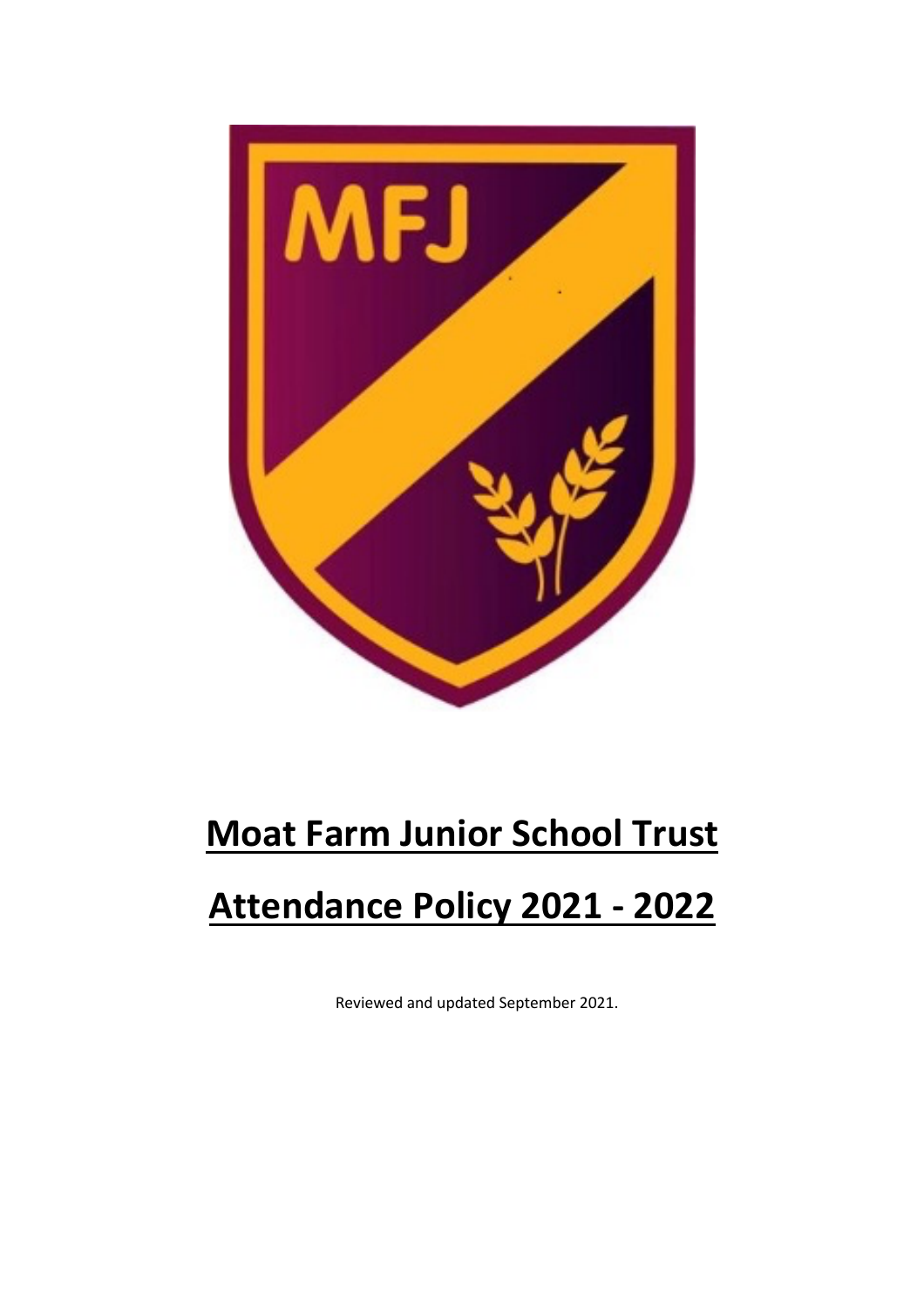#### **Attendance Policy Guidelines for Primary and Secondary Schools**

These guidelines have been written in response to the DfE.

*Central to raising standards in education and ensuring all pupils can fulfil their potential is an assumption so widely understood that it is insufficiently stated – pupils need to attend school regularly, to benefit from their education. Missing out on lessons leaves children vulnerable to falling behind. Children with poor attendance tend to achieve less in both primary and secondary school.*

*The government expects:*

*Schools and local authorities to:*

- *Promote good attendance and reduce absence, including persistent absence.*
- *Ensure every pupil has access to full-time education to which they are entitled; and,*
- *act early to address patterns of absence.*
- *Parents to perform their legal duty by ensuring their children of compulsory school age who are registered at school attend regularly.*
- *All pupils to be punctual to their lessons.*

All schools should have effective systems and procedures for encouraging regular school attendance and investigating the underlying causes of poor attendance. Schools are responsible for identifying the role of all members of staff who play a part in the registration procedure.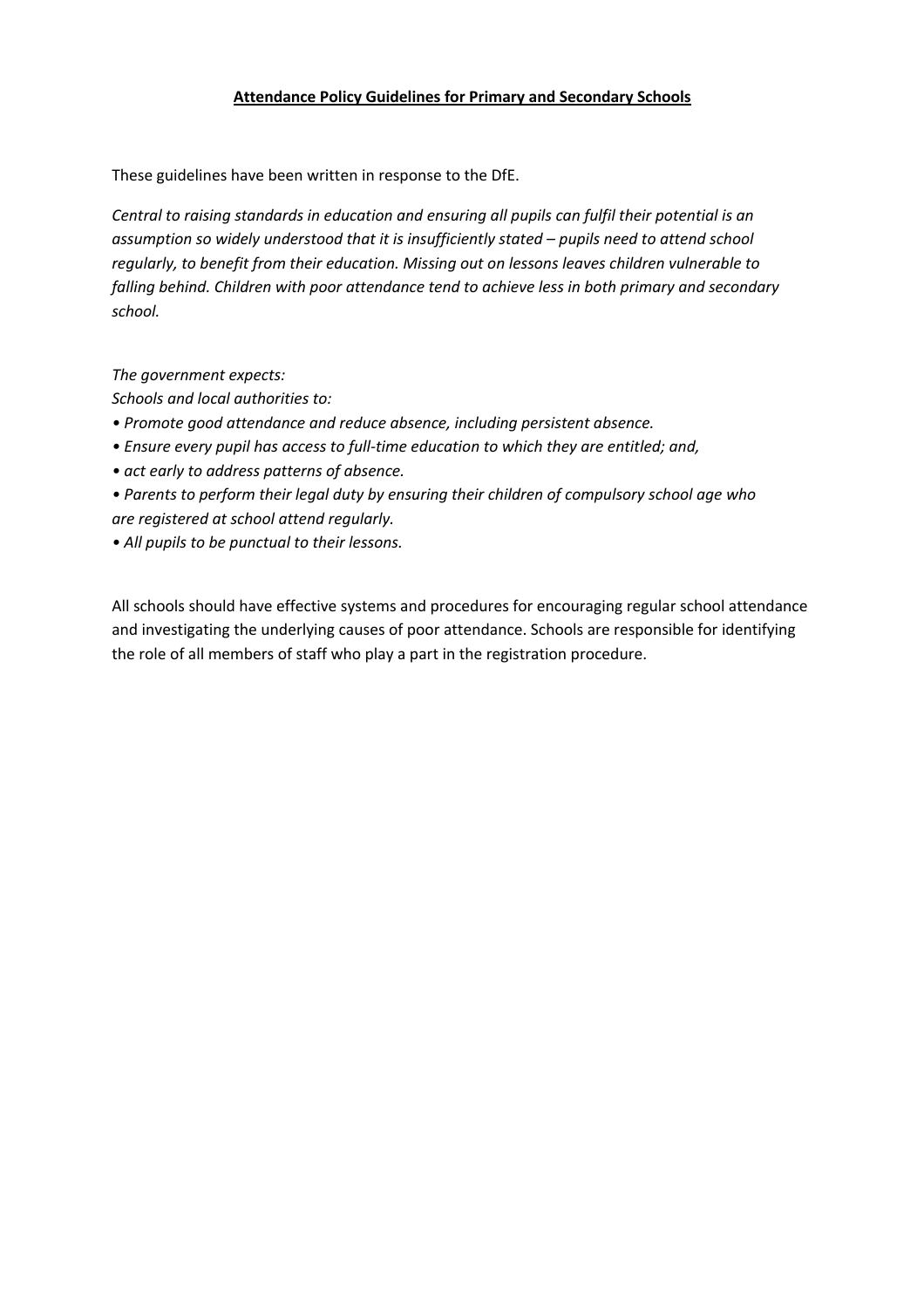#### **Moat Farm Junior School Trust**

#### **Attendance Policy**

#### Mission Statement:

Moat Farm Junior School seeks to ensure that all its pupils receive a full-time education which therefore maximises opportunities for every student to realise their true potential.

We strive to provide a welcoming, caring environment, whereby each member of the school community feels valued and secure.

All staff will work with pupils and their families to ensure that they attend school regularly and punctually.

# At Moat Farm Junior School

- We believe in working in partnership with parents and carers/pupils/governors.
- We have high expectations of all and that includes good attendance at school.
- We believe that good attendance levels maximise opportunities for each pupil to realise their full potential.
- We believe good and regular attendance is when a pupil reaches at least 96% attendance.
- We believe that good attendance raises levels of achievement.
- Attendance of below 90% is classed as persistent absenteeism and is a cause for concern.

# Aims

- To improve the overall percentage of pupil attendance at school, striving to meet the school attendance target of 96.7%.
- To make attendance and punctuality a priority for all stakeholders.
- To provide guidance and support for parents and families.
- To operate an effective system of attendance and lateness analysis.
- To continue with the framework that defines agreed roles and responsibilities regarding attendance monitoring.
- To further develop positive and consistent communication between home and school.
- To implement an effective system of rewards and sanctions.
- To recognise the needs of the individual pupil when planning reintegration following a significant period of absence.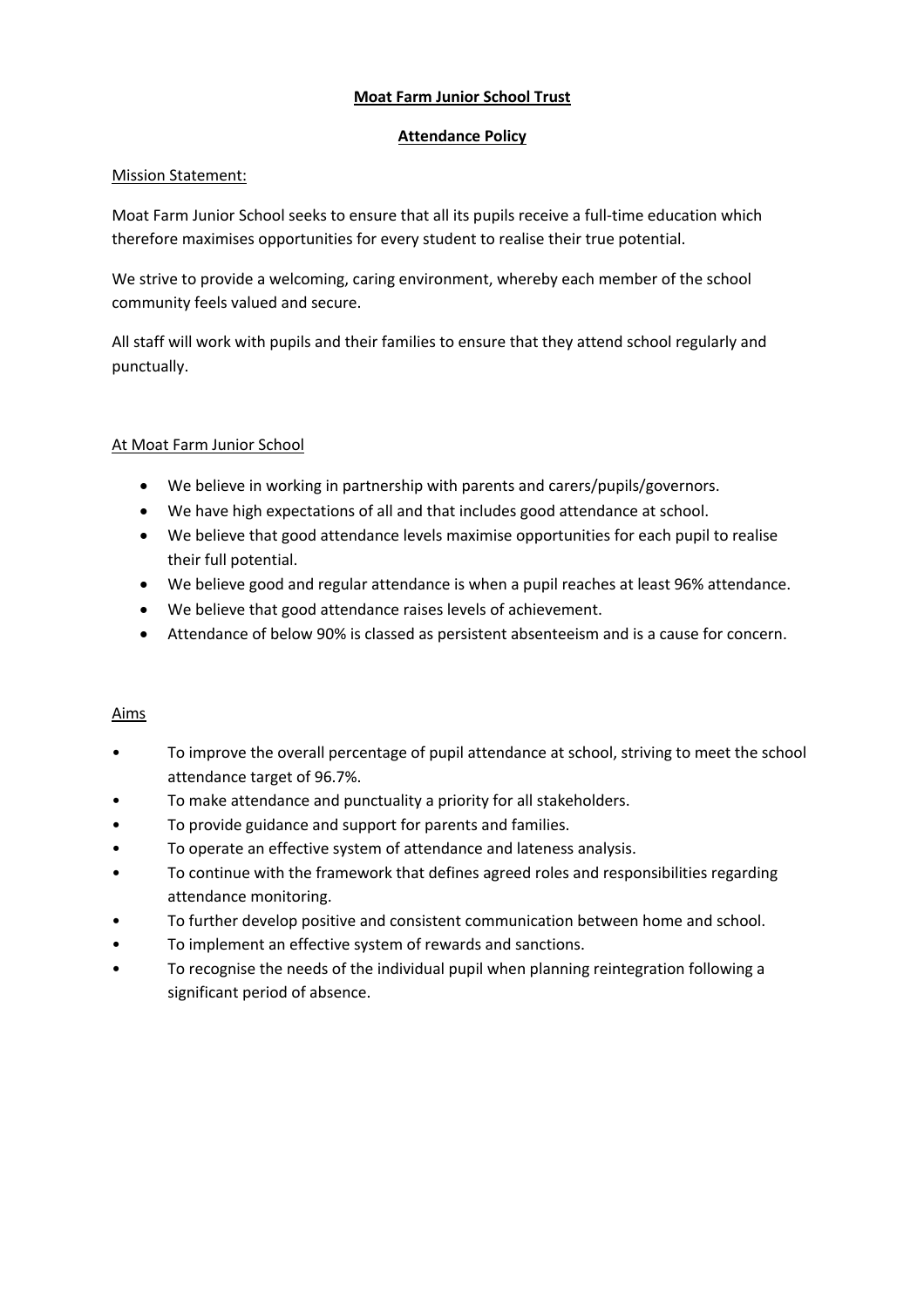#### Why Regular Attendance is important:

Any absence affects the pattern of a child's schooling and regular absence will seriously affect their learning. Academic and pastoral support will continue to be provided to all of our families and children at Moat Farm Junior School upon return after the summer break and especially where COVID 19 has affected their attendance and wellbeing.

Ensuring a pupil's regular attendance at school is the legal responsibility of all parents / carers. Staff at Moat Farm Junior School will work with and support our families to encourage and ensure regular attendance

At Moat Farm Junior School, we expect all of our pupils to attend school every day that they possibly can. Research findings show there is a strong correlation between good attendance and high achievement.

If a pupil has 90% attendance through their primary and secondary education; it means that they have missed the equivalent of a whole year off school.

| 100% | <b>Excellent attendance</b>                                              | Full attendance and no days missed from school - the best<br>chance of success                        |
|------|--------------------------------------------------------------------------|-------------------------------------------------------------------------------------------------------|
| 96%  | Good attendance                                                          | 8 days missed from school                                                                             |
| 95%  | <b>Below the expected level</b><br>of attendance                         | 9 days missed – less chance of success and makes it harder for<br>your child to make progress         |
| 91%  | <b>Below the expected level</b><br>of attendance and needs<br>to improve | 18 days missed                                                                                        |
| 90%  | <b>Worrying and</b><br>attendance needs to<br><i>improve</i>             | 18 days missed (persistent absence threshold). Your child will<br>find it very hard to make progress. |
| 85%  | Poor attendance and<br>must improve                                      | 28 days missed                                                                                        |
| 80%  | <b>Poor attendance and</b><br>must improve                               | 38 days missed                                                                                        |

# Promoting Regular Attendance:

Helping to create a pattern of regular attendance is the responsibility of all stakeholders. To support this focus, school will:

- Follow a fast-track approach to managing pupil absence through quick and early intervention. We aim to work with families to tackle problems as soon as they become apparent. This may include telephone calls, letters home, invitations to attend school meetings, announced and unannounced home visits, group work and individual student mentoring.
- Provide details of class and year group attendances/punctuality in school's regular newsletters and on the school website.
- Provide parents with data relating to their child's attendance/punctuality at Parents' Evenings.
- Celebrate good attendance/punctuality at our weekly Congratulations Assemblies.
- Celebrate efforts relating to individual and class attendance/punctuality at the end of each term.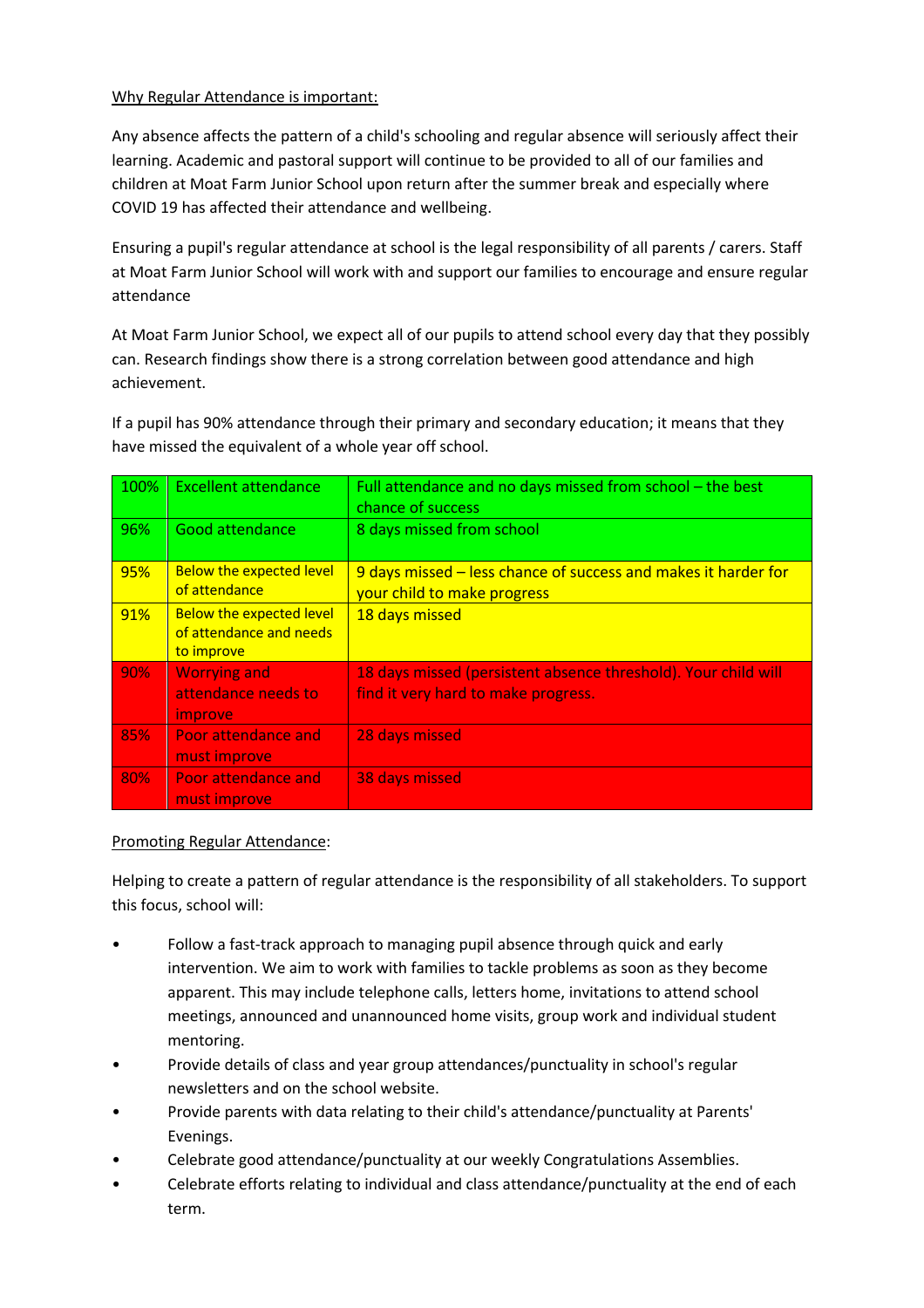# Parents will:

- Ensure that their child attends school regularly and punctually. This means being on time every day and reaching and maintaining attendance of 96%, at any given point throughout the school year.
- Support school in their attempts to promote good attendance and punctuality.
- Inform school immediately if there are any barriers to their child attending school.
- Notify the school daily on the occasions when their child is unable to attend school, providing a reason for absence.

#### Understanding types of absence:

Every half-day absence from school has to be classified by the school (not by the parents), as either AUTHORISED or UNAUTHORISED. This is why information about the cause of any absence is always required, preferably in writing.

Authorised absences are mornings or afternoons away from school for a good reason like illness, medical/dental appointments which unavoidably fall in school time, emergencies or other unavoidable cause. Please see appendix 1 for additional information for COVID 19 related absence. Please note, absence due to self-isolation or whilst awaiting testing and results, will not affect a pupils' overall attendance and will be coded as X (not expected to attend).

Unauthorised absences are those which the school does not consider reasonable and for which no agreement has been given. (This type of absence can lead to the Local Authority using sanctions and/or legal proceedings.) Unauthorised absences include:

- Parents/carers keeping children off school unnecessarily.
- Absences which are not agreed by the Head Teacher
- Truancy before or during the school day.
- Absences which have never been properly explained or when school do not receive a message for the absence.
- Children who arrive at school too late to get a mark (after the close of register).
- Shopping, looking after other children or birthdays.
- Leave of absence that has not been agreed by the school (including term time holidays).
- Absences for which medical evidence has not been provided but has been requested by the school.

This list is not exhaustive, and the authorisation of absence is judged on circumstances at the time. We will always try to contact parents to inform you if your child's absence has not been authorised or if additional information is required regarding the absences.

Whilst any child may be off school because they are ill, sometimes they can be reluctant to attend school. Any problems with regular attendance are best resolved between the school, the parents, and the child. If your child is reluctant to attend, it is never a good idea to cover up their absence or to give in to pressure to excuse them from attending. This gives the impression that attendance does not matter and usually make things worse. Help and support is always available at school should parents require this. If support is required, please contact the school reception and one of the Attendance Team will be happy to help.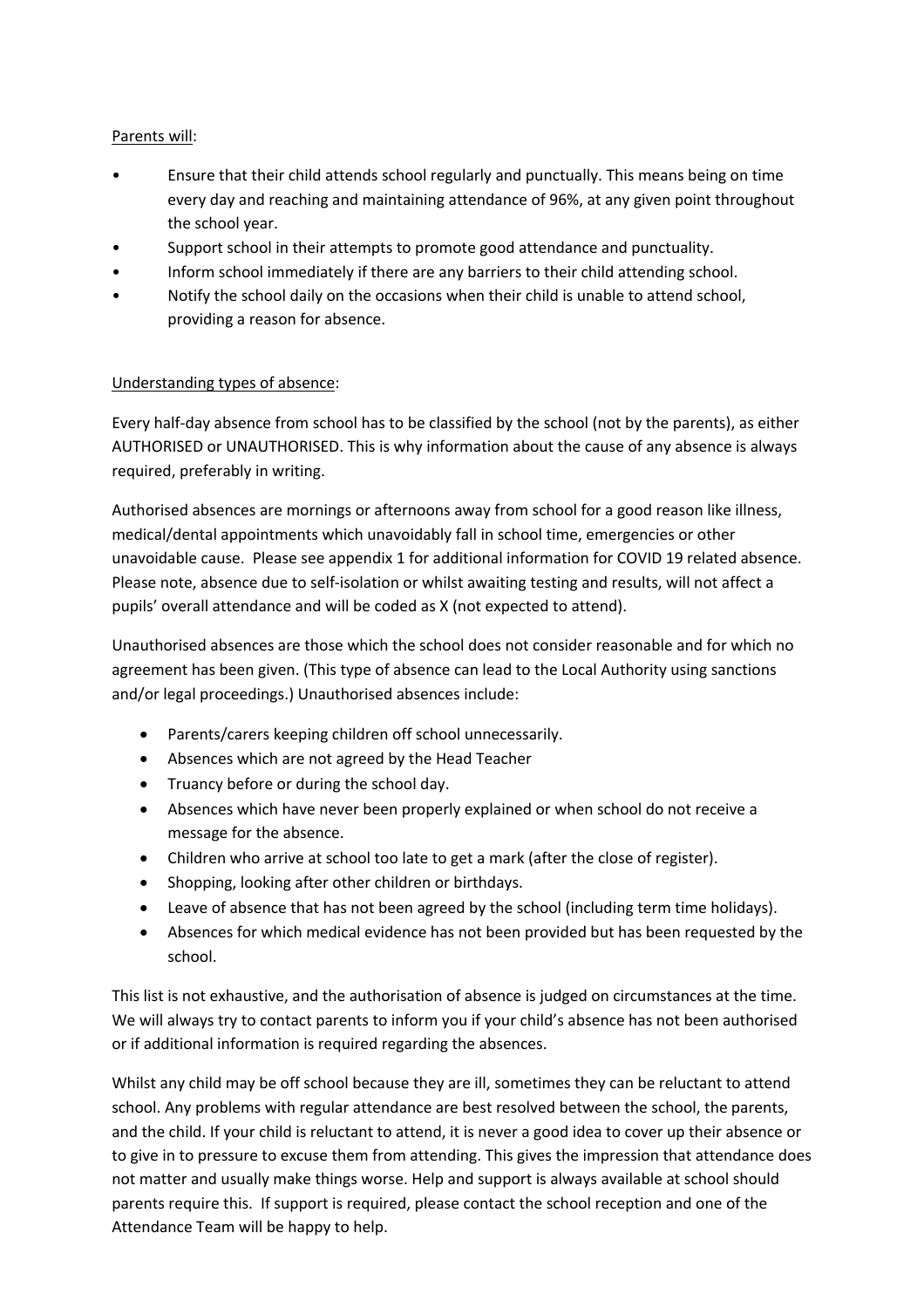# Persistent Absenteeism (PA):

A pupil is on track to becoming a 'persistent absentee' (PA) when they miss 10% or more schooling (i.e. has attendance below 90%) at any given time during the school year for whatever reason. Any pupil who has attendance of 90% or below for the whole school year, whatever the reason for absence, will be recorded as a persistent absentee by the Department for Education. Absence at this level is doing considerable damage to any child's educational prospects and we need parents' fullest support and co-operation to tackle this. PA pupils are tracked and monitored carefully through our pastoral system and we also combine this with academic mentoring where necessary.

We monitor all absence thoroughly and closely track any student with 5+ sessions of absence. Any case that is seen to have reached the PA mark (90%) or is at risk of moving towards that mark, is given priority and parents will be informed of this.

All pupils with a total of 5+ sessions of absence are monitored weekly; the school's Education Welfare Officer will make contact with parents where required and will support these students and their families to improve attendance. Pupils who have 5+ sessions absence are reviewed in a weekly meeting, which is attended by the Attendance team and chaired by the Deputy Head Teacher. At this meeting, actions are agreed for each pupil.

#### Procedures

#### Registration

- At Moat Farm we take a register twice a day once at the start of the morning at 8.55am and once at the start of the afternoon session.
- We offer a flexible arrival time for pupils between 8.30am and 8.55am when the bell goes for the start of the school day. This then enables our parents and children to stagger their arrival times.
- The register is opened at 8.55am and closed at 9.15am. In exceptional circumstances such as bad weather or public transport difficulties, we may keep the register open for a longer period.
- It is the responsibility of the register marker, (class teacher or their cover), to record the pupil as present (/) or absent (N).
- We keep our register electronically using the MIS system 'SIMS'.
- The data is captured by calling out names from class the register. The information is then entered onto the system as the class teacher, or their cover calls out names. The office staff will enter a pupil onto the system, using the appropriate code, should they arrive late to school after the register has closed.

#### Lateness:

Poor punctuality is not acceptable. It is seriously detrimental to a child's learning and positive start to the school day. If your child arrives after 8.55am, they miss a short class registration period where useful information is given relating to the rest of the day and the vital introduction to an English or Maths lesson that starts promptly at 9.05am. Late arriving pupils also disrupt lessons for teachers and other pupils, can be embarrassing for the child and can also encourage absence.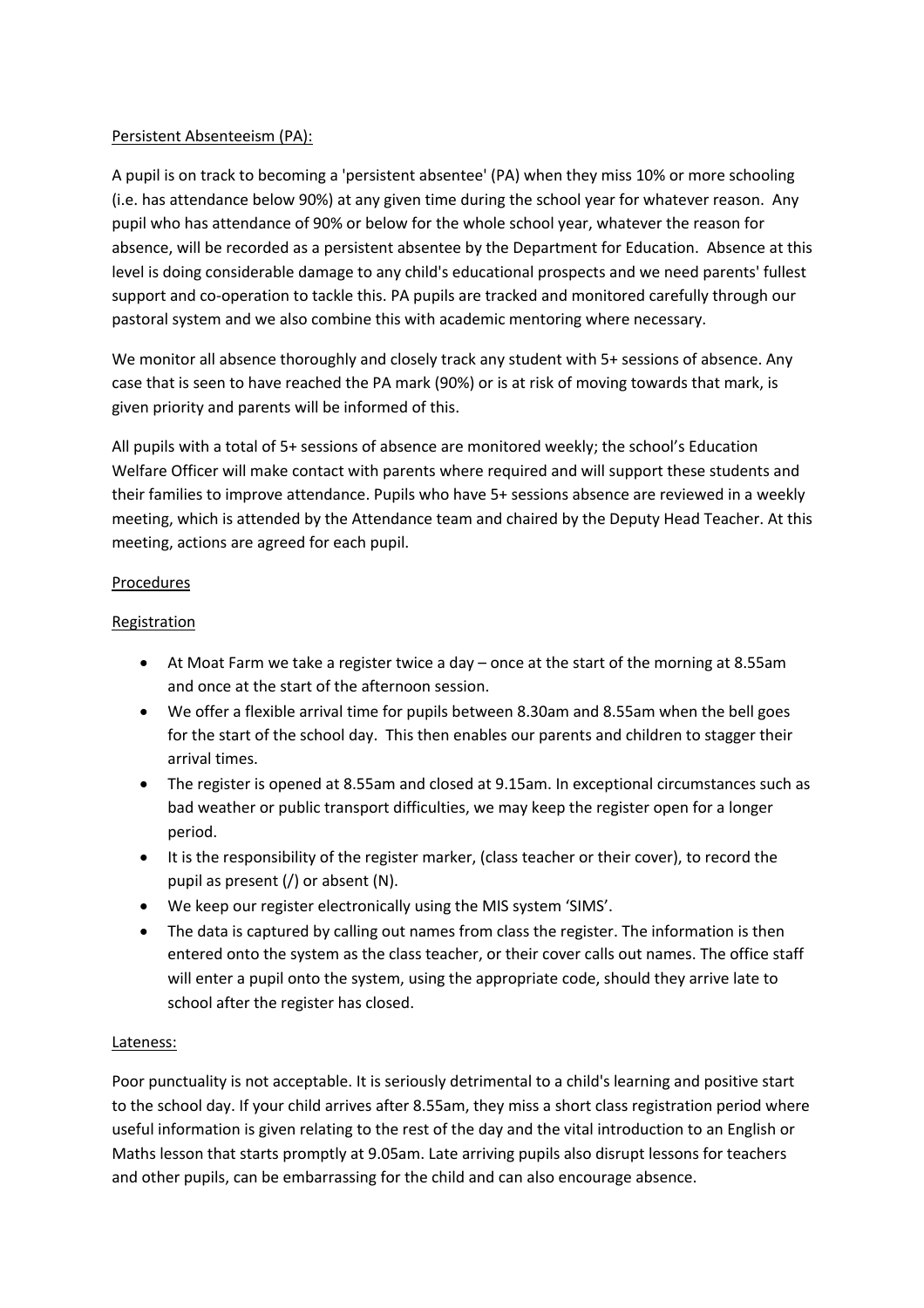| <b>Minutes late per day</b> | Learning time<br>lost in a year |
|-----------------------------|---------------------------------|
| 5 minutes                   | $3\frac{1}{2}$ days             |
| 10 minutes                  | 7 days                          |
| 15 minutes                  | $10 \frac{1}{2}$ days           |
| 20 minutes                  | 14 days                         |
| 30 minutes                  | 21 days                         |

#### How we manage lateness:

The classroom doors open at 8.30am for pupils to arrive and settle into class and join in early morning activities. The school day starts at 8.55am and we expect your child to be in the classroom at that time. Registers are marked as soon after 8.55am as possible (by 9.00am at the latest) and are immediately sent electronically to the school office. Your child will receive a late mark if they are not in by that time.

At 9.15am the registers will be officially closed. In accordance with regulations, if your child arrives after that time, they will receive a mark that shows them to be on site, but this will not count as a present mark and it will mean they have an unauthorised absence. This may mean that you could face the possibility of a legal action if the problem persists.

You are encouraged at any time to approach school if you are having problems getting your child to school on time. We will do whatever we can to support you and help overcome the barriers. However, if lateness persists you will be asked to meet with the School's Education Welfare Officer to discuss and resolve the problem.

• Pupils who arrive after the registration period, but prior to the register being closed, are recorded as 'L' (late before registers closed). Statistical meaning = Present. Pupils who arrive after the register is closed, are recorded as 'U' (late after registers closed). Statistical meaning = Unauthorised absence

# Absence Procedures:

If your child is absent, you must:

• Contact us as soon as possible on the first day of absence. This may be done via a telephone call to our number 0121 552 1215. A message can be left on the school's answerphone if a parent needs to make an early morning call before the start of the day.

If your child is absent, we will:

- Record your child's absence on their class register.
- Telephone you on the first day of absence if we have not heard from you. This should not be necessary as it is the parent's responsibility to inform school regarding a pupil absence.
- Enquire about the reason for absence and provide advice and recommendations for testing for pupils and families who have COVID 19 symptoms.
- Enforce a self-isolation period where required, in cases of pupils and families who are symptomatic or need to quarantine due to travel overseas.
- Make contact to discuss your child's attendance if we are concerned about a child's absence.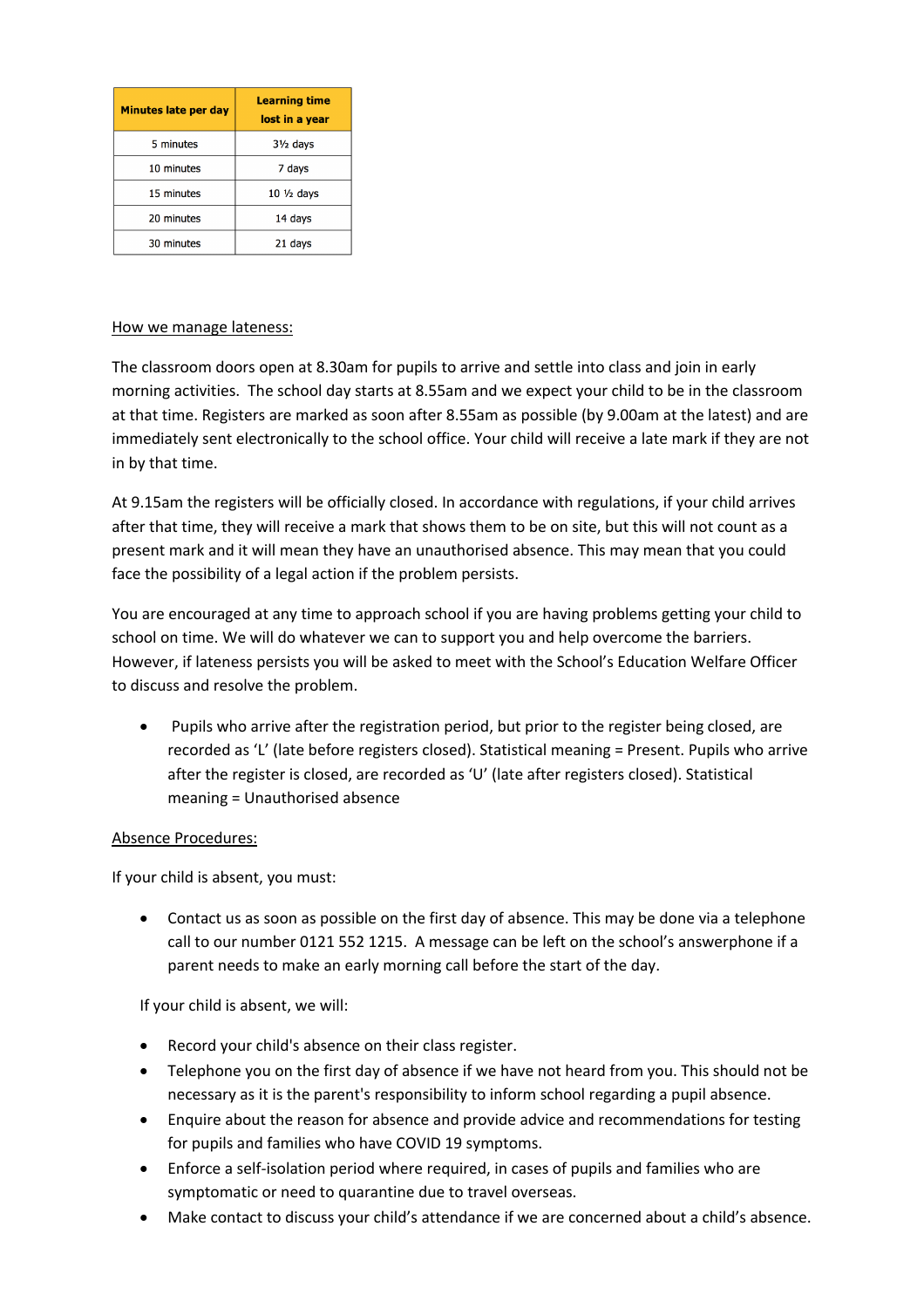- Please note we monitor whole school attendance on a weekly basis, with a particular focus on pupils with 5+ sessions of absence.
- If we have not been notified of a reason for absence and have been unable to contact a parent, we will telephone alternative contacts listed for the child and ask if they are able to help and support in making contact with parents.
- If a child is absent for 3 consecutive days and all attempts of making contact have failed, the school may contact the Police to discuss the matter, and request that a 'safe and well' visit be carried out.
- Parents must be aware that if the school is not informed of where a child is in school time, the child may be referred to relevant agencies for safeguarding purposes. If a child is absent for 20 school days or more and cannot be located after diligent enquiries have been made, they will be removed from the school's roll and recorded as a 'missing child.' The child will then lose their school place at Moat Farm Junior School.

# Roles and Responsibilities

# Pupils:

- To attend school regularly and punctually.
- To arrive in school by 8.55am.
- To attend registration promptly. Those who register after 9.05am will be given a late mark.
- To sign out at the office when leaving the site for approved appointments.
- To arrive to school, ready to engage in positive learning.

# Parent/carer:

- To ensure their child attends school regularly, punctually, properly equipped and in a fit condition to learn.
- To notify the school on a daily basis by 9.15am if their child is unable to attend school, providing a reason for absence
- Ensure children are kept at home if they are unwell with COVID 19 symptoms and have a test carried out as soon as possible.
- To provide additional information for their child's absence if requested by the school (supporting medical information). This is a reverse burden of proof. It is the parent's job to give school actual evidence.
- To take their family holidays in the school holiday period.
- To provide the school with a telephone number on which they can be contacted in case of emergency. (NB: if a parent does not supply this information and the school has concerns, they may contact Children's Social Care or the Police).

# Class teacher:

- To keep an accurate attendance register.
- To praise pupils for good attendance and punctuality.
- To monitor pupil absence / lateness.
- To inform SLT when absence is impacting on achievement.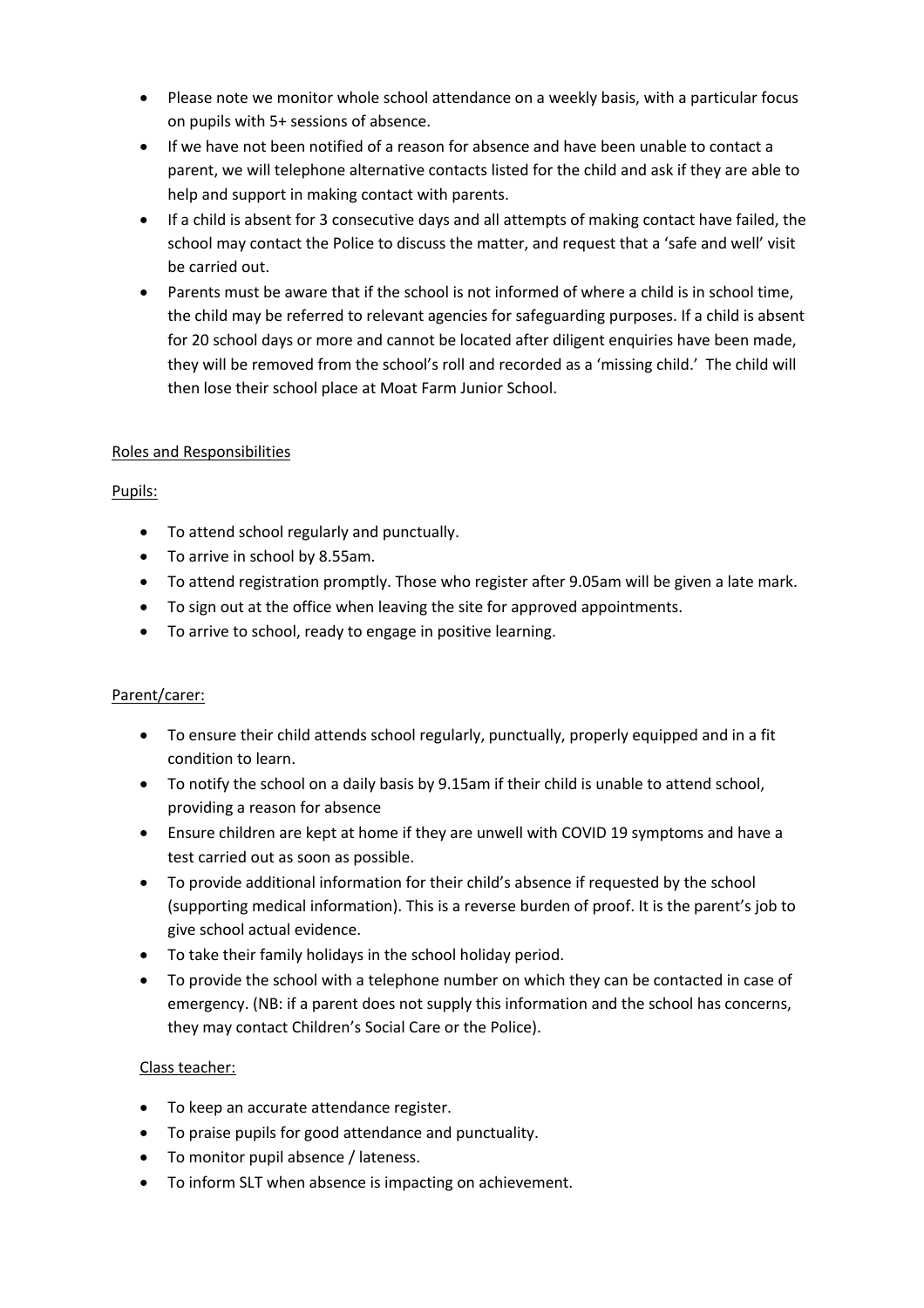#### School Leadership:

- To have a named Governor for attendance.
- To appoint an Attendance Leader who is a senior member of staff with responsibility for the strategic management of the attendance agenda and for reporting absence to the DfE (currently Deputy Head).
- Intervene early when individual pupil absence gives cause for concern.
- Develop a multi-agency response to the attendance agenda.

# The Education Welfare Officer:

The school employs an Education Welfare Officer 4 days per week. She is based in school and supports the school on all matters regarding school attendance. Parents are encouraged to contact school at an early stage and to work with the staff in resolving any problems relating to attendance and punctuality. This usually has a successful conclusion.

If there are ongoing concerns regarding a pupil's attendance, the school may refer a child's irregular attendance to the Attendance and Prosecution Service within the Local Authority.

# Leave of Absence and Holidays in Term Time

All requests for leave of absence and holidays in term time should be requested by completing the school's leave of absence form, which is available from the school office. Any requests for leave should be made in writing to the Head teacher 6 weeks before the leave is required. We are asking parents to carefully consider their plans for any overseas travel during the COVID 19 pandemic and to be aware of any quarantine and self-isolation periods required.

Leave of absence needs to be requested and agreed before any firm bookings are made, this will allow time for the request to be considered and discussion to be held as required. Supporting information should also be provided with the request, to explain the circumstances and the need for leave to be taken in term time. Requests for leave of absence in term time for holidays, visiting relatives and weddings are not normally agreed by the Head Teacher.

If the reason for leave is due to an emergency, parents should contact the school office to arrange to discuss this with a member of the Senior Leadership Team or the Education Welfare Officer.

Please be aware, leave can only be authorised on the content of the request. A request for leave of absence form must be completed fully and must include details of all people who have care of the child. Incomplete requests will be declined and will not be considered, which will result in the absence being recorded as unauthorised. Parents will normally be informed of the decision in writing. All letters will be kept on file. If the child takes time off when leave has not been granted, this will be recorded as an unauthorised absence.

# Term time holidays

Taking holidays in term time will affect your child's academic progress as much as any other absence, and we expect parents to help us by not taking pupils away in school time. We are asking parents to carefully consider their plans for any overseas travel during the COVID 19 pandemic and to be aware of any quarantine and self-isolation periods required.

We do not permit holidays in term time and will not authorise requests for leave of absence for this reason. Remember that any savings you think you may make by taking a holiday in school time, are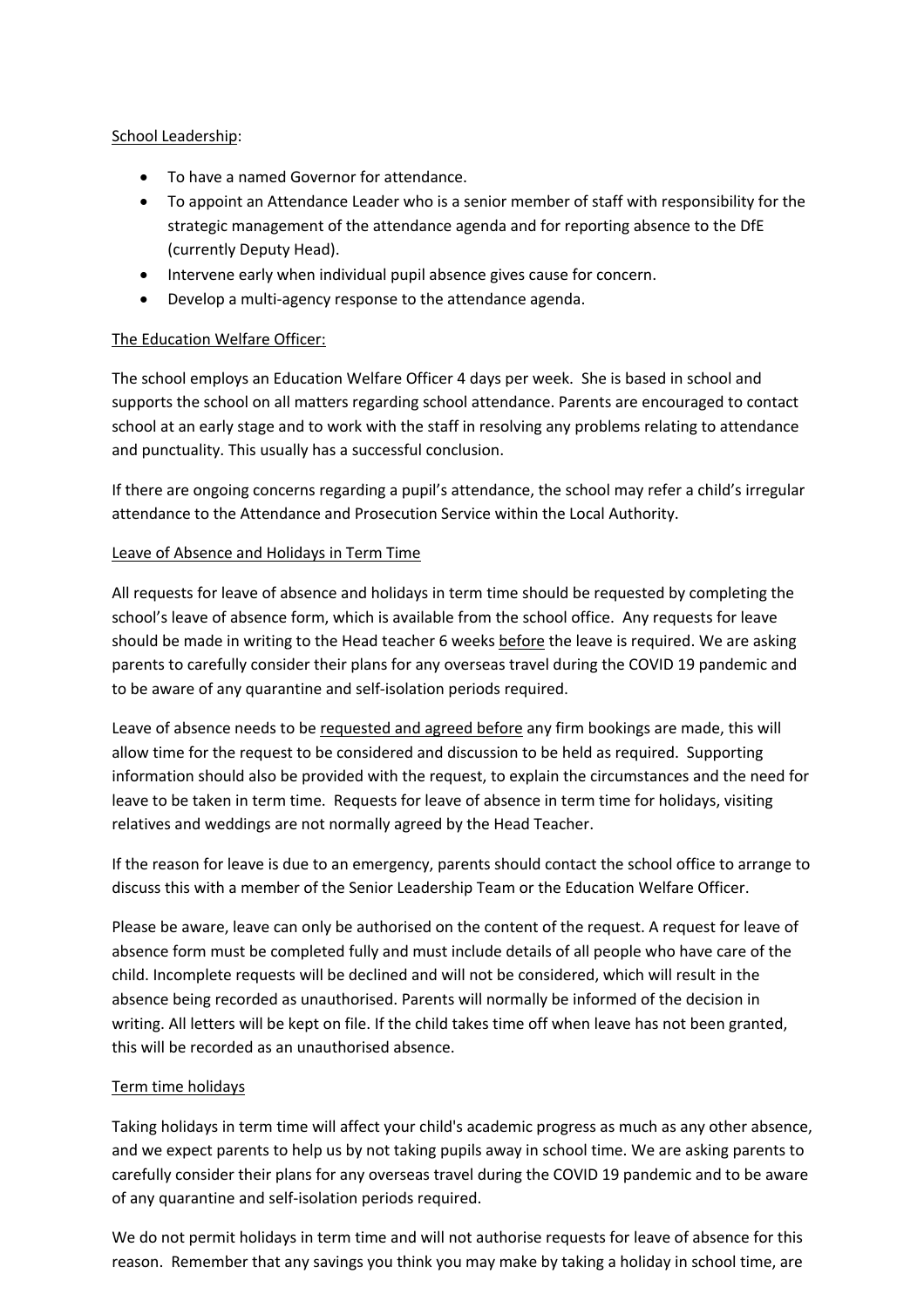offset by the cost to your child's education. There is no automatic entitlement in law to time off in school time to go on holiday.

Holidays should be taken in school holiday time of which we have plenty of weeks available. Holidays taken in term time may be referred to Sandwell's' Attendance and Prosecution Service, who may then contact parents regarding the leave taken. Parents taking unauthorised leave in term time may be subject to a penalty notice fine being issued by the Local Authority. This is a £60 fine (per child, per parent), if paid within 21 days but rises to £120 (per child, per parent) if not paid within 21 days but paid within 28 days. If fines are not paid, the Attendance and Prosecution Service can refer the matter to Magistrates Court

# Other reasons for extended absence and request for leave of absence.

# *FGM*

All staff are trained and made aware about possible reasons for extended absence from school. Female genital mutilation is a form of child abuse common to some African, Asian and Middle Eastern communities in the UK. The age at which girls are subject to FGM varies greatly from shortly after birth to any time up to adulthood. Victims are usually aged between four and ten, primary school age. It is illegal in the UK to subject a child to female genital mutilation (FGM) or to take a child abroad to undergo the procedure – Female Genital Mutilation Act 2003. School staff should be alert to the following indicators:

# 1. The family comes from a community that is known to practise FGM

2. The family may be preparing for the child to take a holiday, arranging vaccinations, planning or requesting absence from school and a child may talk about a long holiday to a country where the practice is prevalent

3. A child may confide that she is to have a 'special procedure' or to attend a special occasion

# *Forced Marriage and absence*

A 'forced' marriage is distinct from a consensual 'arranged' marriage because it is without the valid consent of both parties and where duress is a factor. A child who is forced into marriage is at risk of significant harm through physical, sexual and emotional abuse. Forced marriage may also become apparent when other family issues are addressed, e.g. domestic violence, self-harm, child abuse or neglect, family/young person conflict, a child absent from school. Forced marriage may involve the child being taken out of the country for the ceremony and so staff should be alerted to any requests for holiday or extended absence during term time.

Any information or concern that a child is at immediate risk of or has undergone FGM or forced marriage should result in a child protection referral under school procedures to the Designated Safeguarding Lead in the first instance and then to Children's Social Care Services and/or the Child Protection Team, West Midlands Police Service. Staff should be alert to the need to act quickly. Consideration should be given to establish if there are also risks to any younger sisters.